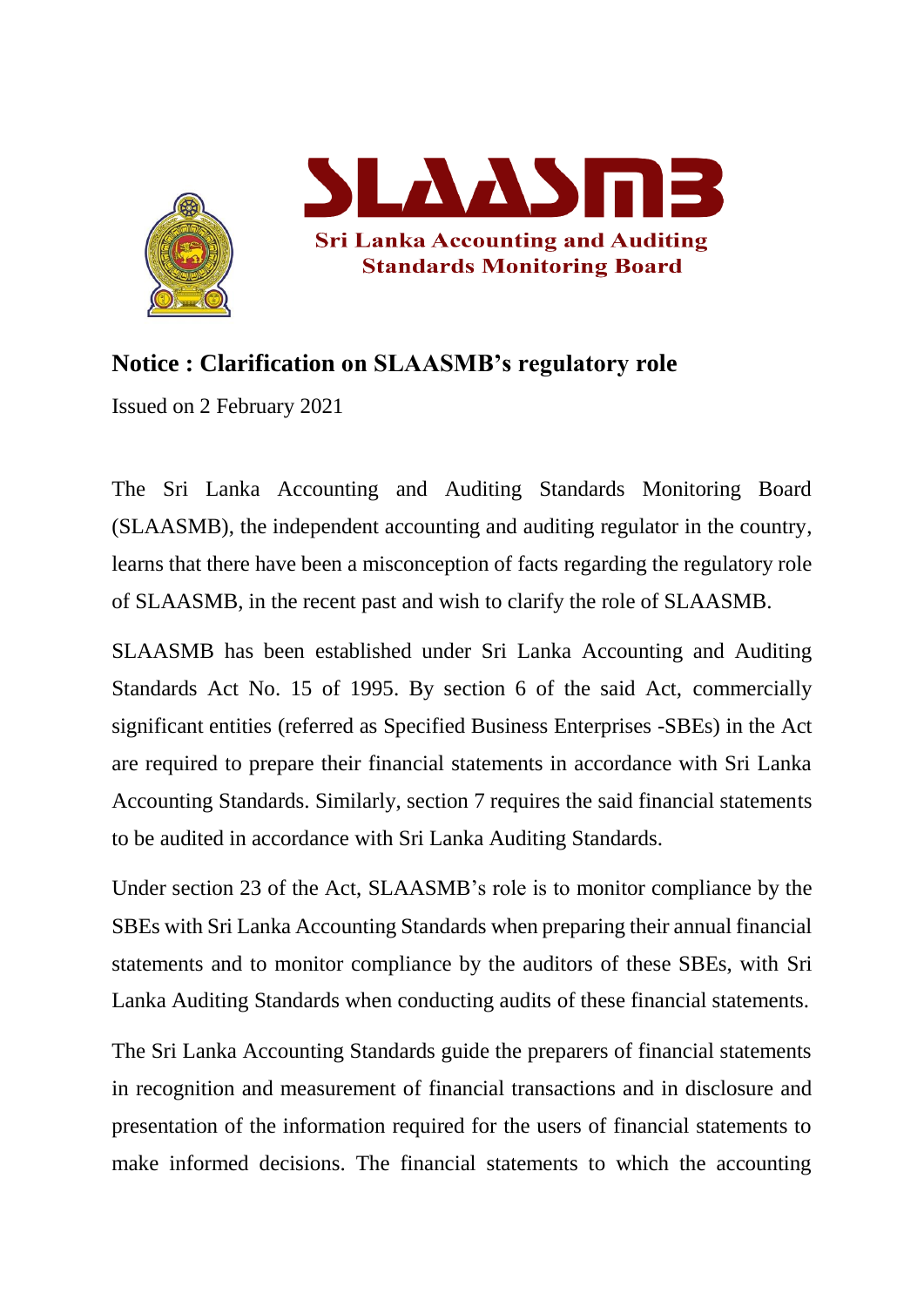standards are applicable are the general purpose financial statements and not financial statements prepared for a specific purpose.

Sri Lanka Auditing Standards guide the auditors on the conduct of the audit of general purpose financial statements to form an opinion as to whether the financial statements so audited, give a true and fair view of the financial position, financial performance and its cash flows. Further, the standards guide the auditor on the required reporting form when the auditor forms the opinion.

Accordingly, SLAASMB's role is to focus on enhancing reliability in financial reporting in Sri Lanka. As a result, SLAASMB's role does not include determining the appropriateness of how the business is operated by the SBE. However, SLAASMB's role includes examining the appropriateness of the application of the Sri Lanka Accounting Standards in recording, reporting and disclosing the transactions and events which take place when carrying out the operations of the SBE. It also includes examination of the appropriateness of the application of the Sri Lanka Auditing Standards by the auditors, when conducting audits of the financial statements of such SBE.

SLAASMB has been engaged in financial statement regulation since the year 2000 and in audit regulation since 2007, and continues to be engaged in the said regulatory activities. SLAASMB's monitoring activity does not cover all entities every year, but ensures financial statements of all SBEs are subjected to review periodically, selected on a risk criterion. The action taken by SLAASMB on the findings vary including more severe action such as legal action, based on the extent of materiality of the non-compliances with the standards.

SLAASMB is keen to ensure the audit quality of the country is improved to enhance reliability of financial reporting. In doing so, SLAASMB engages in facilitating knowledge sharing with auditors by conducting sessions on aspects which require audit quality to be improved and by sharing the annual inspection